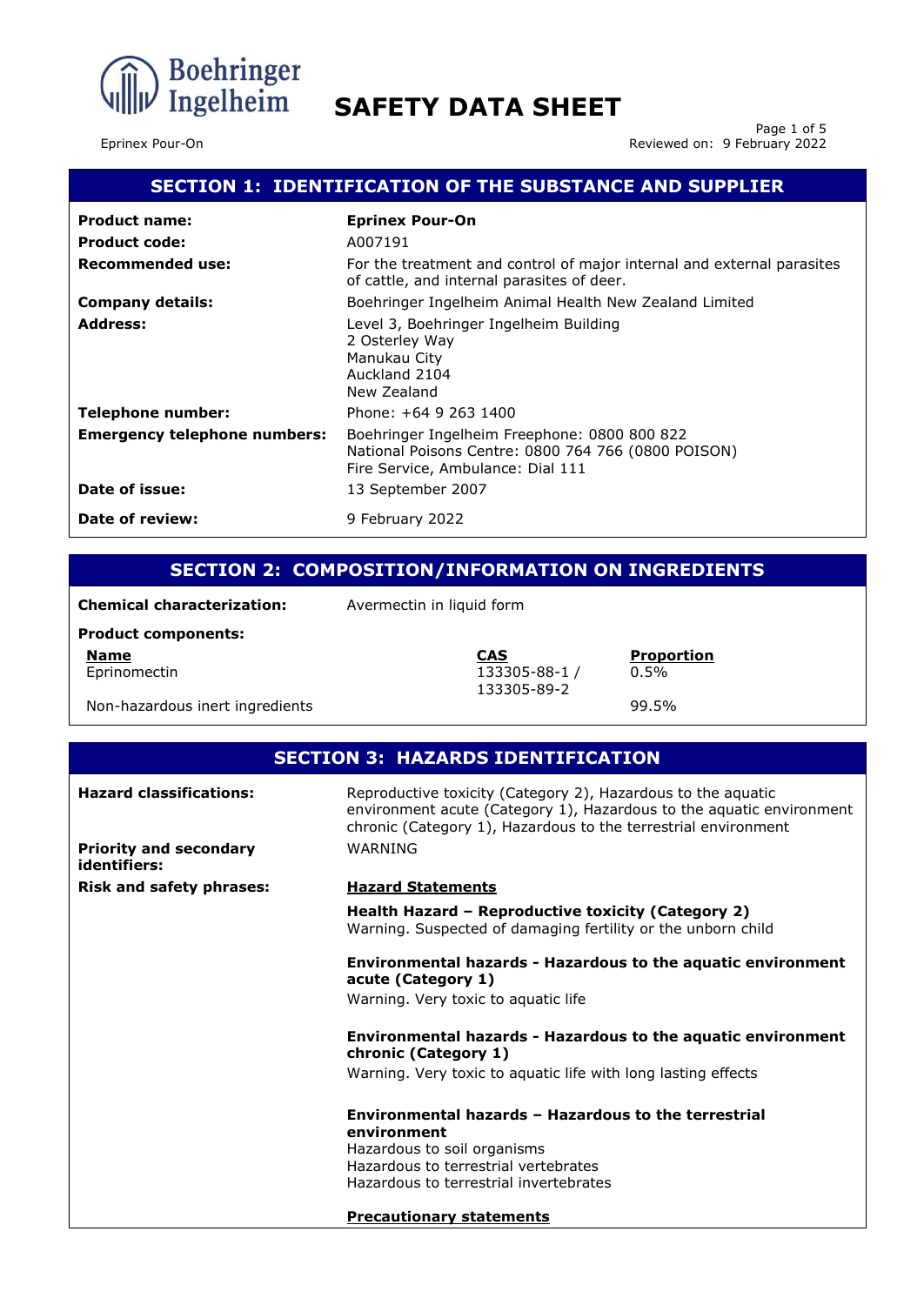#### **Precautionary statement - General**

P101 If medical advice is needed, have product container or label at hand

P102 Keep out of reach of children

P103 Read carefully and follow all instructions

#### **Precautionary statement – Prevention**

P201 Obtain special instructions before use P202 Do not handle until all safety precautions have been read and understood P273 Avoid release to the environment P280 Wear protective gloves/protective clothing/eye protection/face protection

#### **Precautionary statement – Response**

P308 + P313 IF exposed or concerned: Get medical advice/attention P391 Collect spillage

## **Precautionary statement – Storage**

P405 Store locked up

#### **Precautionary statement – Disposal**

P501 Dispose of contents/container according to the label description of one or more appropriate and achievable methods for the disposal of a substance in accordance with the Hazardous Substances (Disposal) Regulations 2001. This may also include any method of disposal that must be avoided. See Section 13 for disposal details.

## **SECTION 4: FIRST AID MEASURES**

| <b>Necessary first aid measures:</b> | <b>Contact the National Poisons Information Centre for further</b><br>information: phone 0800 POISON (764 766)                                                                                                                                                                                                                                                                                             |
|--------------------------------------|------------------------------------------------------------------------------------------------------------------------------------------------------------------------------------------------------------------------------------------------------------------------------------------------------------------------------------------------------------------------------------------------------------|
|                                      | <b>Eye Contact: Immediately flush with plenty of water for at least 15</b><br>minutes. Get medical attention if irritation occurs or persists.                                                                                                                                                                                                                                                             |
|                                      | Skin Contact: Wash thoroughly with plenty of soap and water after<br>handling. Get medical attention if irritation occurs.                                                                                                                                                                                                                                                                                 |
|                                      | Inhalation: If breathing is difficult, give oxygen. If not breathing,<br>artificial respiration. If symptoms appear, get medical attention.                                                                                                                                                                                                                                                                |
|                                      | Ingestion: Get immediate medical attention if ingested. DO NOT induce<br>vomiting.                                                                                                                                                                                                                                                                                                                         |
| <b>Workplace facilities:</b>         | N/A                                                                                                                                                                                                                                                                                                                                                                                                        |
| <b>Required instructions</b>         | N/A                                                                                                                                                                                                                                                                                                                                                                                                        |
| <b>Notes for medical personnel:</b>  | Toxicity following accidental ingestion can be minimized by inducing<br>vomiting within one half hour of exposure. Since eprinomectin is<br>believed to produce effects that mimic enhancement of GABA activity in<br>animals, it is probably wise to avoid drugs that enhance GABA activity<br>(barbituates, benzodiazepines, valproic acid) in patients with potentially<br>toxic eprinomectin exposure. |

| <b>SECTION 5: FIRE FIGHTING MEASURES</b> |                                                                                               |
|------------------------------------------|-----------------------------------------------------------------------------------------------|
| Type of hazard:                          | N/A                                                                                           |
| <b>Fire hazard properties:</b>           | Flash Point: 220 °C (428 °F)                                                                  |
|                                          | Oxides of nitrogen, sulphur, carbon monoxide and carbon dioxide may<br>be released in a fire. |
| <b>Regulatory requirements:</b>          | N/A                                                                                           |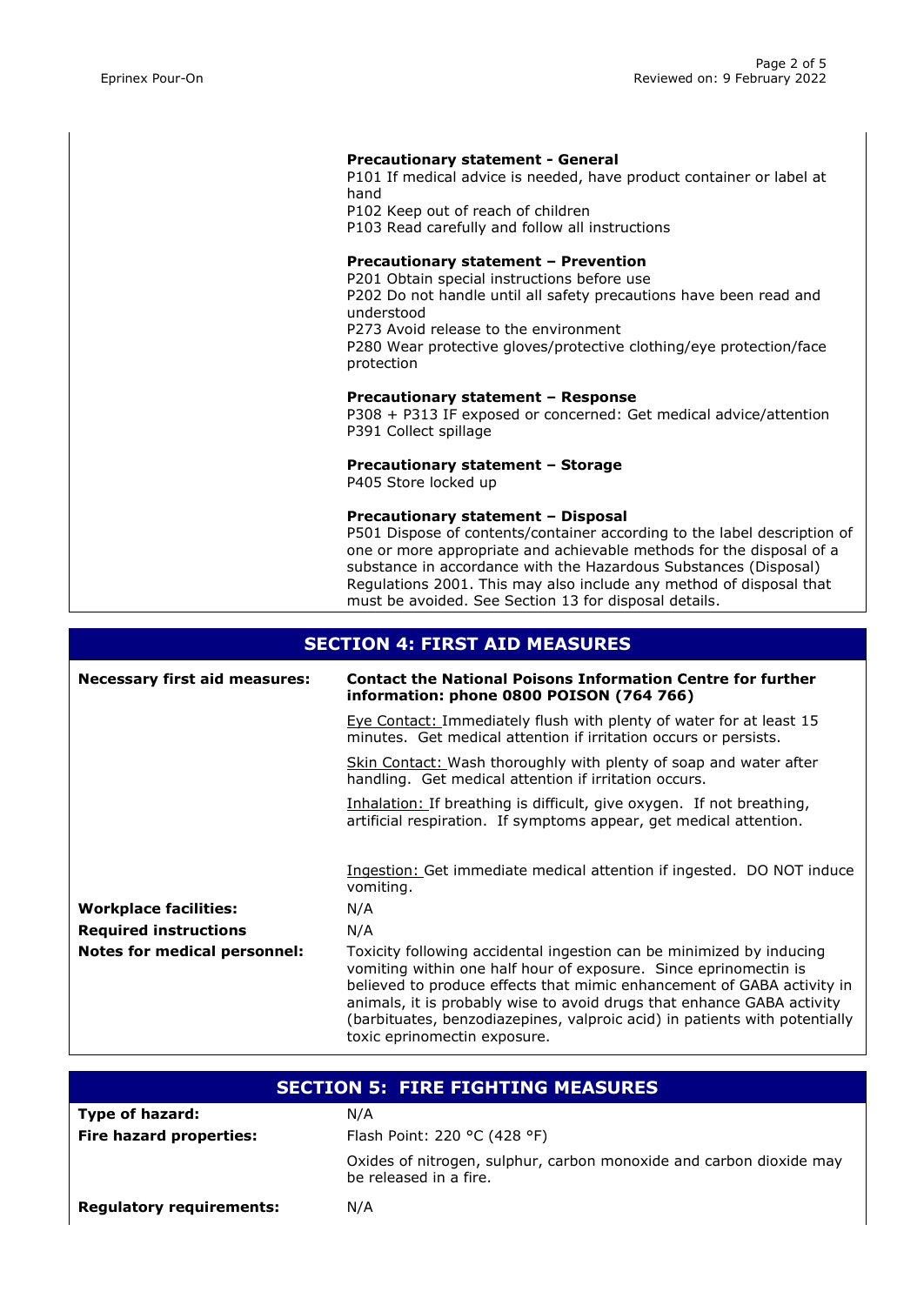| <b>Extinguishing media and</b><br>methods: | Carbon dioxide, foam or dry chemical.                                                                                                                                                                                                                                 |
|--------------------------------------------|-----------------------------------------------------------------------------------------------------------------------------------------------------------------------------------------------------------------------------------------------------------------------|
| <b>Hazchem code:</b>                       | 2X                                                                                                                                                                                                                                                                    |
| Recommended protective<br>clothing:        | Emergency personnel involved in spill cleanup should wear full<br>protective clothing (cap, waterproof coveralls and jacket, and rubber<br>boots). Wear goggles and impervious rubber gloves<br>(neoprene/nitrile/polyvinyl chloride) when handling spilled material. |

## **SECTION 6: ACCIDENTAL RELEASE MEASURES**

**Emergency procedures:** Eprinomectin is very toxic to certain aquatic species. Avoid contact of spilled material with soil. Do not allow any water potentially contaminated with eprinomectin including storm water, run off from spills and fire fighting activities and contaminated wastewater to enter any waterway, drain or sewer.

If emergency personnel are unavailable, absorb small spills on vermiculite or other suitable absorbing material and place in a sealed container for disposal. Dike large spills and transfer to an appropriate container for disposal.

Incinerate all spill materials and residues at temperatures greater than 600 °C.

| <b>Precautions for safe handling:</b><br><b>Regulatory requirements:</b><br><b>Handling practices:</b><br><b>Approved handlers:</b> | Keep this and all chemicals out of reach of children.<br>N/A<br>N/A<br>Not required.                                                                                                                                                                                                            |
|-------------------------------------------------------------------------------------------------------------------------------------|-------------------------------------------------------------------------------------------------------------------------------------------------------------------------------------------------------------------------------------------------------------------------------------------------|
| <b>Conditions for safe storage:</b>                                                                                                 | Keep this and all chemicals out of reach of children.<br>Store bottle in carton to protect from light. Avoid prolonged storage<br>above 40 $^{\circ}$ C (104 $^{\circ}$ F).                                                                                                                     |
| <b>Store site requirements:</b>                                                                                                     | Stores containing equal to or more than 100 L of IVOMEC EPRINEX<br>Pour-On for Cattle & Deer require bunding and are subject to signage.<br>See the Hazardous Substances Emergency Management Regulations<br>35-41, Identification Regulations 34 & 35 and NZS 8409 for further<br>information. |
| Packaging:                                                                                                                          | Packing group III                                                                                                                                                                                                                                                                               |

## **SECTION 8: EXPOSURE CONTROL/PERSONAL PROTECTION**

| Workplace exposure standards:                       | The product does not contain any relevant quantities of materials with<br>critical values that have to be monitored at the workplace.                                                                                                      |
|-----------------------------------------------------|--------------------------------------------------------------------------------------------------------------------------------------------------------------------------------------------------------------------------------------------|
| Application in the workplace:                       | Respiratory protection is recommended if the potential for exposure to<br>aerosols exists.<br>Latex gloves or gloves of equal or greater protection are recommended.<br>To protect against accidental eye contact, goggles should be worn. |
| <b>Exposure standards outside the</b><br>workplace: | N/A                                                                                                                                                                                                                                        |
| <b>Engineering controls:</b>                        | N/A                                                                                                                                                                                                                                        |
| <b>Personal protection:</b>                         | Wash hands before breaks and at the end of work.<br>Avoid contact with the eyes.<br>Do not eat, drink, smoke or inhale.<br>Protective clothing should be worn to avoid direct contact.                                                     |
| <b>References:</b>                                  | N/A                                                                                                                                                                                                                                        |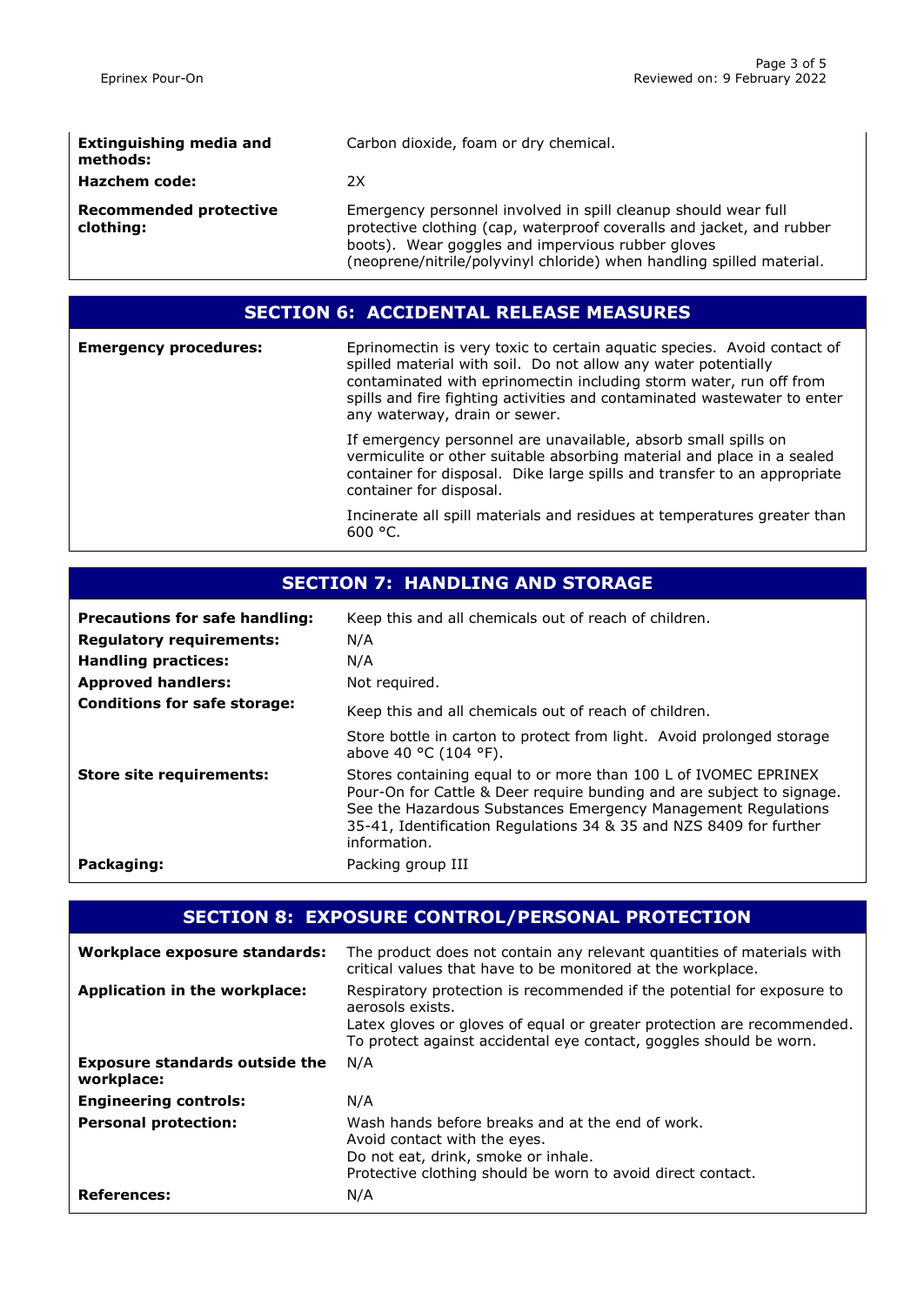| <b>SECTION 9: PHYSICAL AND CHEMICAL PROPERTIES</b> |                                                         |
|----------------------------------------------------|---------------------------------------------------------|
| <b>Specify product data:</b>                       | Appearance: Clear, slightly yellow coloured liquid.     |
|                                                    | Odour/Threshold: Practically odourless.                 |
|                                                    | Solubility: Insoluble in water, soluble in 90% alcohol. |
|                                                    | Specific Gravity: 0.91-0.92                             |
| <b>Required specifications:</b>                    | N/A                                                     |
| <b>Further specifications:</b>                     | N/A                                                     |
| <b>Specific advice:</b>                            | N/A                                                     |

# **SECTION 10: STABILITY AND REACTIVITY**

| <b>Stability of the substance:</b>          | Stable under normal conditions of use and storage.                                                                             |
|---------------------------------------------|--------------------------------------------------------------------------------------------------------------------------------|
| <b>Conditions to avoid:</b>                 | Avoid prolonged exposure to excessive heat (40 °C) and direct sunlight.<br>Store away from oxidizing materials.                |
| <b>Material to avoid:</b>                   | Plastic packing materials such as polystyrene, low density polyethylene<br>(high pressure) (LDPE), and PVC should not be used. |
| <b>Hazardous decomposition</b><br>products: | N/A                                                                                                                            |
| <b>Hazardous polymerization:</b>            | Will not occur.                                                                                                                |
| <b>Specific data:</b>                       | N/A                                                                                                                            |

| <b>SECTION 11: TOXICOLOGICAL INFORMATION</b> |                                                                                                                                                                                                                                               |
|----------------------------------------------|-----------------------------------------------------------------------------------------------------------------------------------------------------------------------------------------------------------------------------------------------|
| Data and interpretation:                     | LD/LC50 values that are relevant for classification<br>133305-88-1 Eprinomectin<br>LD50<br>70 mg/kg (mouse)<br>Oral<br>55 mg/kg (rat)                                                                                                         |
| <b>Summaries data:</b>                       | N/A                                                                                                                                                                                                                                           |
| <b>Effects of Acute Exposure:</b>            | Eye Contact: The formulation was practically non-irritating to eyes of<br>rabbits without ocular wash and non-irritating when followed by ocular<br>water wash.                                                                               |
|                                              | Skin Contact: Both vehicle and formulation were mildly irritating in a 1<br>month dermal study in miniswine. The formulation and active<br>ingredient were negative in guinea pig skin sensitization assays.                                  |
|                                              | Inhalation: No data available for the formulation or the active.                                                                                                                                                                              |
|                                              | Ingestion: The formulation was practically non toxic orally in mice<br>(LD50 is greater than 5 g/kg). Eprinomectin was toxic by ingestion to<br>mice and rats (LD50 is 55-70 mg/kg). Signs of toxicity included ataxia,<br>tremors and death. |
| <b>Effects of Chronic Exposure:</b>          | No data is available for the formulation.                                                                                                                                                                                                     |
|                                              | Eprinomectin is a second generation avermectin used as an anti-<br>parasitic agent in cattle and deer. It inhibits transmission of nerve<br>impulses in susceptible parasites, thereby causing paralysis and death.                           |
|                                              | In a 1 month dermal study in miniswine, both the vehicle and<br>formulation were mildly irritating to the application site. No signs or<br>histologic evidence of neurotoxicity were observed.                                                |
|                                              | Eprinomectin was negative in a battery of genotoxicity assays.                                                                                                                                                                                |
| <b>Carcinogen Designation:</b>               | Not listed as carcinogen by OSHA, NTA, or IARC. Carcinogenicity<br>studies have not been conducted with eprinomectin.                                                                                                                         |

# **SECTION 12: ENVIRONMENTAL INFORMATION**